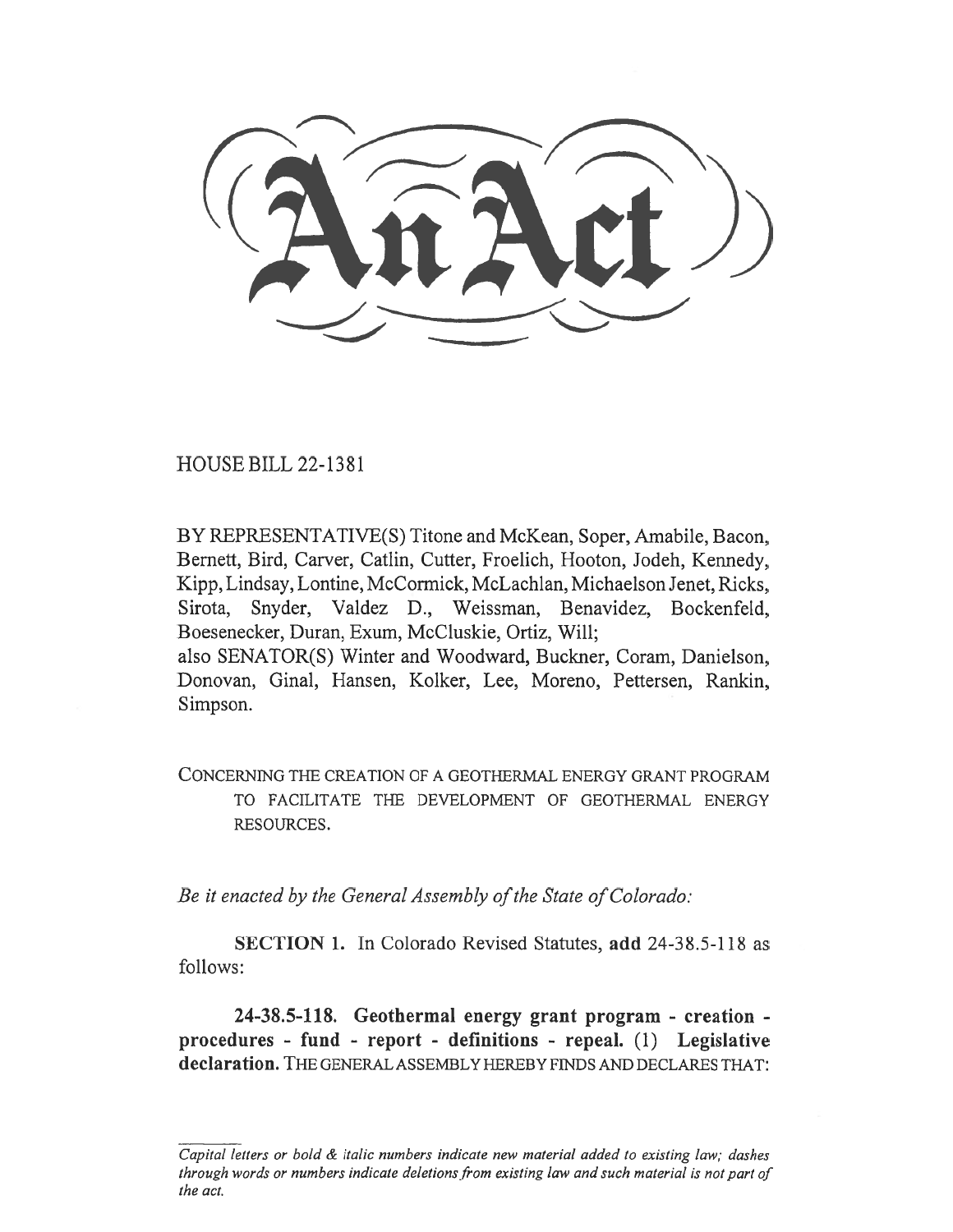(a) THE DEVELOPMENT OF GEOTHERMAL ENERGY RESOURCES IS AN AVAILABLE AND PROMISING TECHNOLOGY IN THE TRANSITION FROM FOSSIL FUELS TO RENEWABLE ENERGY;

(b) THE DEVELOPMENT OF GEOTHERMAL ENERGY RESOURCES, INCLUDING FOR HEATING, COOLING, AND ELECTRICITY GENERATION, HAS THE POTENTIAL TO CREATE JOBS AND HELP ADDRESS MOBILITY FOR WORKERS IN ENERGY PRODUCTION AND TRANSMISSION, ESPECIALLY IN PIPELINE-RELATED WORK;

(c) BUILDING NEW GEOTHERMAL SYSTEMS IN HOMES AND BUSINESSES WILL PROVIDE A STABLE, PREDICTABLE COST TO CONSUMERS;

(d) STATE INVESTMENT IS IMPORTANT TO SUPPORT PUBLIC AGENCIES IN ENCOURAGING INVESTMENT IN GEOTHERMAL ENERGY FOR HOMES, BUILDINGS, AND ENERGY PRODUCTION;

(e) GEOTHERMAL ELECTRICITY GENERATION CAN PROVIDE OPPORTUNITIES FOR ZERO-POLLUTION, RENEWABLE ELECTRICITY GENERATION THAT IS NOT INTERMITTENT, INCREASING BASELOAD RELIABILITY FOR THE ELECTRIC GRID; AND

(f) GEOTHERMAL ELECTRICITY GENERATION MAY BE PAIRED WITH ELECTROLYZERS TO GENERATE HYDROGEN FROM WATER, PROVIDING ADDITIONAL ECONOMIC OPPORTUNITIES AND ZERO-POLLUTION FUELS.

(2) AS USED IN THIS SECTION, UNLESS THE CONTEXT OTHERWISE REQUIRES:

(a) "FUND" MEANS THE GEOTHERMAL ENERGY GRANT FUND CREATED IN SUBSECTION (7) OF THIS SECTION.

(b) "GRANT PROGRAM" MEANS THE GEOTHERMAL ENERGY GRANT PROGRAM CREATED IN SUBSECTION (3) OF THIS SECTION.

(c) "OFFICE" MEANS THE COLORADO ENERGY OFFICE.

(3) Creation of grant program. THERE IS HEREBY CREATED WITHIN THE OFFICE THE GEOTHERMAL ENERGY GRANT PROGRAM TO PROVIDE GRANTS TO BUILDING OWNERS, DEVELOPERS, LOCAL GOVERNMENTS,

PAGE 2-HOUSE BILL 22-1381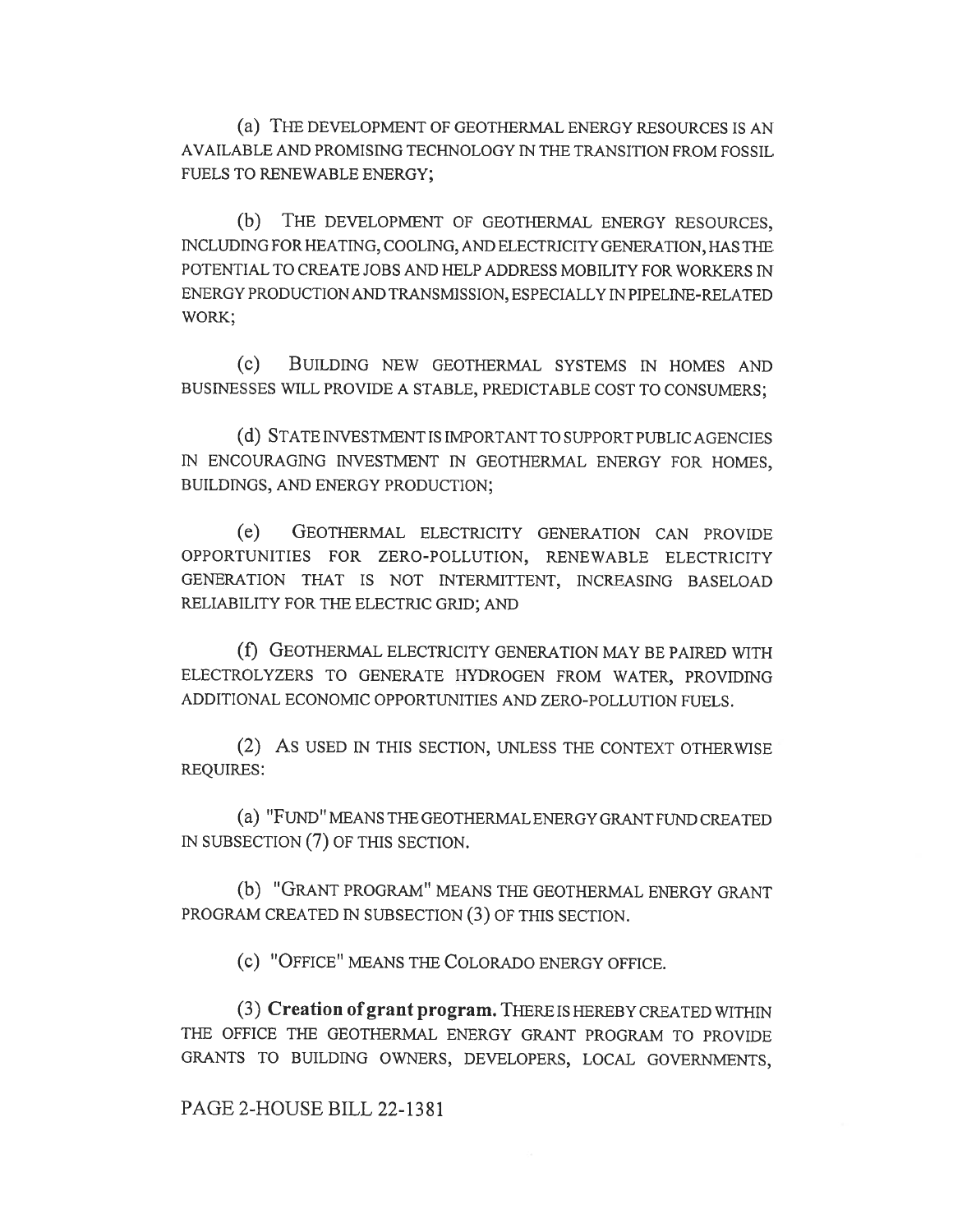GEOTHERMAL INSTALLERS, CONTRACTORS, COMMUNITIES, GAS OR ELECTRIC SERVICE PUBLIC UTILITIES, OR OTHER ENTITIES APPROVED BY THE OFFICE FOR:

(a) THE DEVELOPMENT OF GEOTHERMAL ELECTRICITY GENERATION;

(b) THE INSTALLATION OF GEOTHERMAL EQUIPMENT FOR USE AS THE PRIMARY HEATING OR COOLING SYSTEMS IN NEW CONSTRUCTION OR TO RETROFIT EXISTING BUILDINGS; OR

(c) THE DEVELOPMENT OF COMMUNITY THERMAL SYSTEMS THAT ARE USED IN NEW CONSTRUCTION OR TO RETROFIT EXISTING BUILDINGS.

(4) Grants - limitations - qualifications. THE GRANT PROGRAM CONSISTS OF THREE TYPES OF GRANTS:

(a) THE SINGLE-STRUCTURE GEOTHERMAL GRANT, WHICH IS AWARDED TO APPLICANTS THAT ARE CONSTRUCTING A NEW BUILDING, INCLUDING A SINGLE-FAMILY OR MULTIFAMILY RESIDENCE, AND THAT ARE INSTALLING A GEOTHERMAL SYSTEM FOR USE AS THE PRIMARY HEATING AND COOLING SYSTEM FOR THE BUILDING. A SINGLE-STRUCTURE GEOTHERMAL GRANT IS SUBJECT TO THE FOLLOWING LIMITATIONS AND QUALIFICATIONS:

(I) A DEVELOPER OR GEOTHERMAL INSTALLER IS ELIGIBLE FOR GRANTS FOR THE CONSTRUCTION OF NO MORE THAN ONE HUNDRED RESIDENTIAL BUILDINGS;

(II) COMMERCIAL BUILDINGS AND STATE AND LOCAL GOVERNMENT BUILDINGS THAT ARE CONSTRUCTED USING GRANT MONEY MUST MEET THE STANDARDS OF THE 2021 INTERNATIONAL ENERGY CONSERVATION CODE, OR SUBSEQUENT EDITION OF THE CODE;

(III) DEVELOPERS, GEOTHERMAL INSTALLERS, OR COMMERCIAL BUILDING OWNERS THAT APPLY FOR A GRANT MUST ATTEST THAT THEY WILL USE LICENSED PLUMBING OR MECHANICAL CONTRACTORS THAT HAVE AN APPRENTICESHIP PROGRAM, AS DEFINED IN SECTION 8-83-308 (3)(a);

(IV) THE OFFICE SHALL DETERMINE THE AMOUNT OF EACH GRANT BASED ON PER-TON HEATING CAPACITY AS FOLLOWS; EXCEPT THAT THE OFFICE MAY CHANGE A GRANT AWARD AMOUNT AFTER THE FIRST YEAR IF

## PAGE 3-HOUSE BILL 22-1381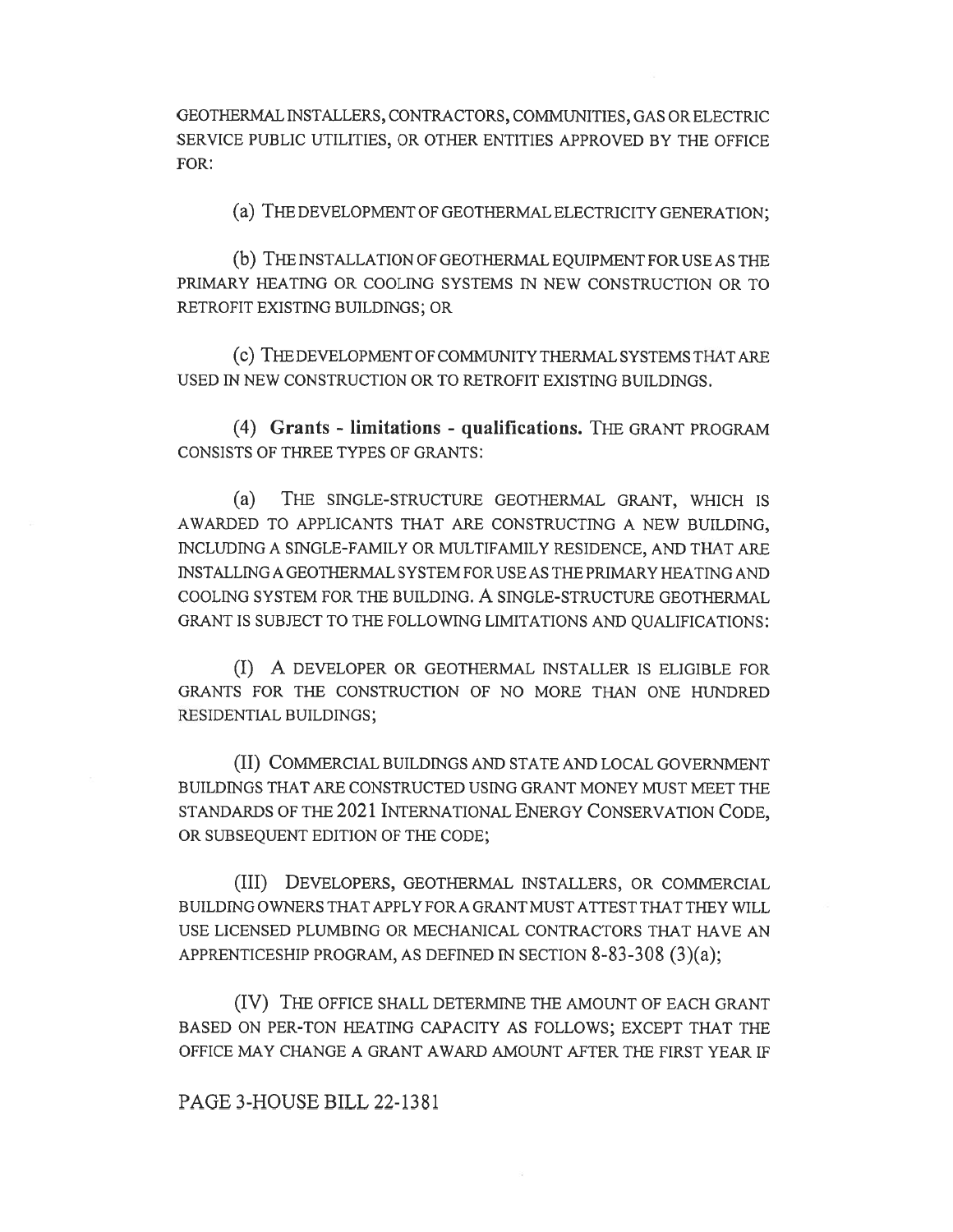THE OFFICE DETERMINES THAT CHANGES ARE NECESSARY TO ADVANCE GEOTHERMAL DEVELOPMENT:

(A) A NONRESIDENTIAL BUILDING CONSTRUCTED BY A FOR-PROFIT ENTITY QUALIFIES FOR UP TO TWO THOUSAND DOLLARS PER TON OF HEATING CAPACITY;

(B) A NONRESIDENTIAL BUILDING CONSTRUCTED BY A NONPROFIT ENTITY QUALIFIES FOR UP TO THREE THOUSAND DOLLARS PER TON OF HEATING CAPACITY;

(C) A MULTIFAMILY RESIDENCE CONSTRUCTED BY A FOR-PROFIT ENTITY QUALIFIES FOR UP TO TWO THOUSAND DOLLARS PER TON OF HEATING CAPACITY;

(D) A MULTIFAMILY RESIDENCE CONSTRUCTED BY A NONPROFIT ENTITY QUALIFIES FOR UP TO THREE THOUSAND DOLLARS PER TON OF HEATING CAPACITY; AND

(E) A SINGLE-FAMILY RESIDENCE, INCLUDING A RESIDENCE WITHIN A TOWNHOME OR CONDOMINIUM BUILDING, QUALIFIES FOR TWO THOUSAND DOLLARS PER TON OF HEATING CAPACITY; AND

(V) THE GRANTS ARE SUBJECT TO THE FOLLOWING LIMIT ON THE NUMBER OF TONS OF HEATING CAPACITY THAT QUALIFY A BUILDING FOR A GRANT; EXCEPT THAT THE OFFICE MAY CHANGE THE TONNAGE AMOUNT AFTER THE FIRST YEAR IF THE OFFICE FINDS THAT MEETING MARKET DEMANDS REQUIRES THE CHANGE:

(A) A GRANT FOR A SINGLE-FAMILY RESIDENCE IS LIMITED TO FIVE TONS; AND

(B) A GRANT FOR A NONRESIDENTIAL BUILDING IS LIMITED TO ONE HUNDRED TONS;

(b) THE COMMUNITY DISTRICT HEATING GRANT, WHICH IS AWARDED TO SUPPORT GROUND-SOURCE, WATER-SOURCE, OR MULTISOURCE THERMAL SYSTEMS THAT SERVE MORE THAN A SINGLE BUILDING. APPLICANTS MAY APPLY FOR GRANTS FOR A SCOPING STUDY, A DETAILED DESIGN STUDY, PROJECTS, OR A COMBINATION OF THESE OPTIONS. TEAMS CONSISTING OF

PAGE 4-HOUSE BILL 22-1381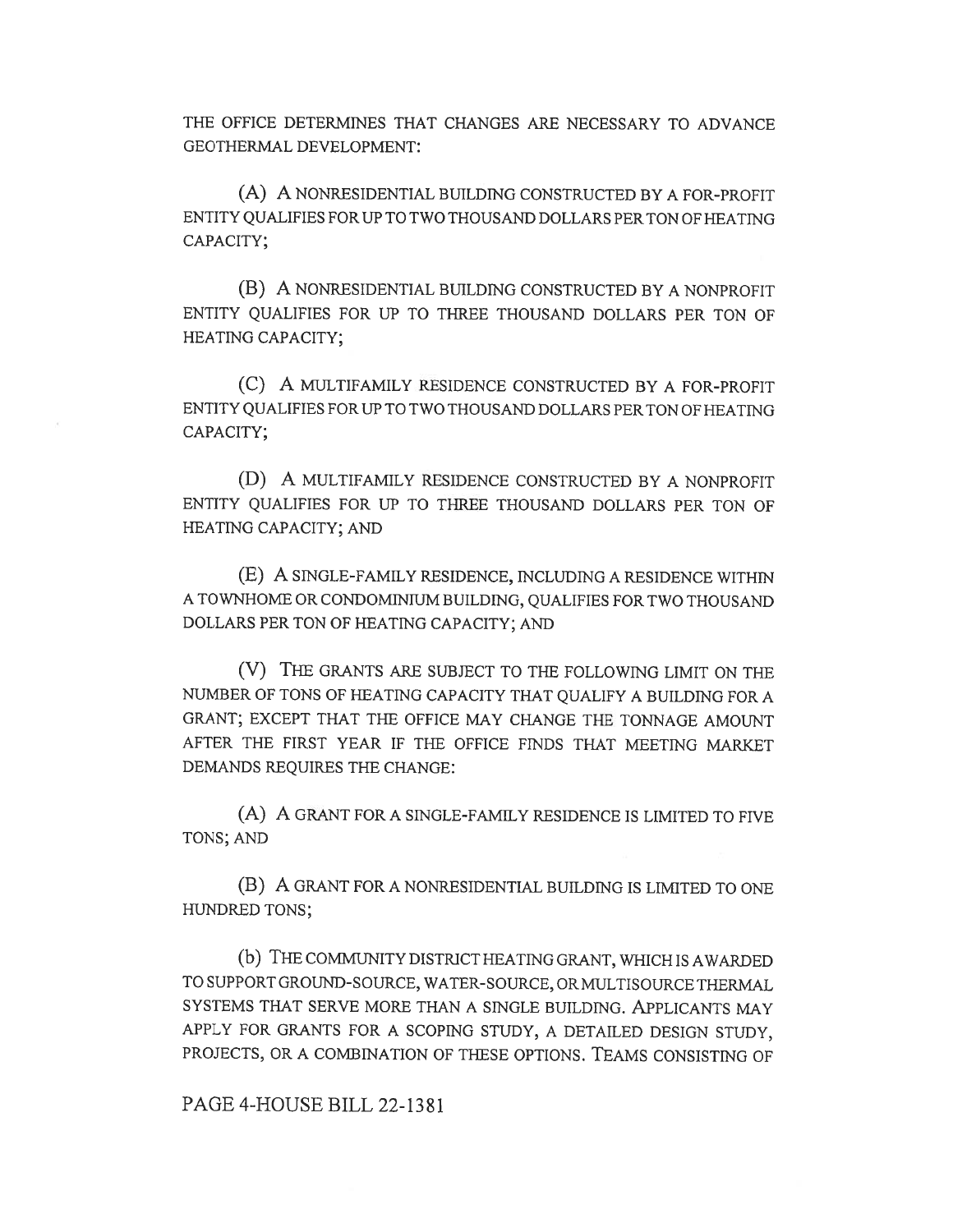BUILDING OWNERS, GEOTHERMAL INSTALLERS, PUBLIC UTILITIES, POLITICAL SUBDIVISIONS OF COLORADO, CONSULTANTS, DEVELOPERS, OR OTHER ENTITIES APPROVED BY THE OFFICE ARE ELIGIBLE TO SUBMIT A PROPOSAL FOR A SCOPING STUDY OR A DETAILED DESIGN STUDY. TO QUALIFY FOR A GRANT FOR THE PROJECT, AN APPLICANT MUST SUCCESSFULLY COMPLETE A STUDY AND SHOW PROOF OF A VIABLE PROJECT. A COMMUNITY DISTRICT HEATING GRANT IS SUBJECT TO THE FOLLOWING LIMITATIONS AND QUALIFICATIONS:

(I) UP TO ONE HUNDRED THOUSAND DOLLARS PER PROJECT TO CONDUCT A SCOPING STUDY TO DETERMINE IF A COMMUNITY THERMAL SYSTEM WOULD HELP LOWER GREENHOUSE GAS EMISSIONS AND PROVIDE A REASONABLE-COST APPROACH TO HEATING AND COOLING A GROUP OF BUILDINGS;

(II) UP TO FIVE HUNDRED THOUSAND DOLLARS PER PROJECT TO PERFORM A DETAILED DESIGN STUDY EVALUATING ISSUES, INCLUDING THE FINANCIAL AND LEGAL RESPONSIBILITIES, OF THE BUILDING OWNERS THAT WISH TO JOIN THE COMMUNITY THERMAL SYSTEM; AND

(III) UP TO FIVE HUNDRED THOUSAND DOLLARS FOR THE INSTALLATION OF A COMMUNITY DISTRICT GEOTHERMAL PROJECT THAT SERVES MORE THAN ONE BUILDING FROM A SINGLE GEOTHERMAL LOOP, SUBJECT TO THE FOLLOWING:

(A) THE OFFICE MAY AWARD A GRANT OF UP TO FIFTY PERCENT OF THE FIRST MILLION DOLLARS OF THE COSTS OF THE PROJECT; AND

(B) A BUILDING OWNER, LOCAL GOVERNMENT, DEVELOPER, UTILITY SERVING THE ADDRESSES, OR GEOTHERMAL INSTALLER SHALL NOT APPLY FOR MORE THAN TWO GRANTS FOR PROJECT INSTALLATION IN A SINGLE YEAR.

(c) THE GEOTHERMAL ELECTRICITY GENERATION GRANT, WHICH IS AWARDED TO SUPPORT THE DEVELOPMENT OF GEOTHERMAL ELECTRICITY GENERATION AND PROJECTS THAT PAIR GEOTHERMAL ELECTRICITY GENERATION WITH ELECTROLYZERS FOR THE PRODUCTION OF HYDROGEN FROM GEOTHERMAL GENERATION. A PERSON MAY APPLY FOR MORE THAN ONE COST-MATCHING GRANT IN A YEAR. A GEOTHERMAL ELECTRICITY GENERATION GRANT IS SUBJECT TO THE FOLLOWING LIMITATIONS AND QUALIFICATIONS:

PAGE 5-HOUSE BILL 22-1381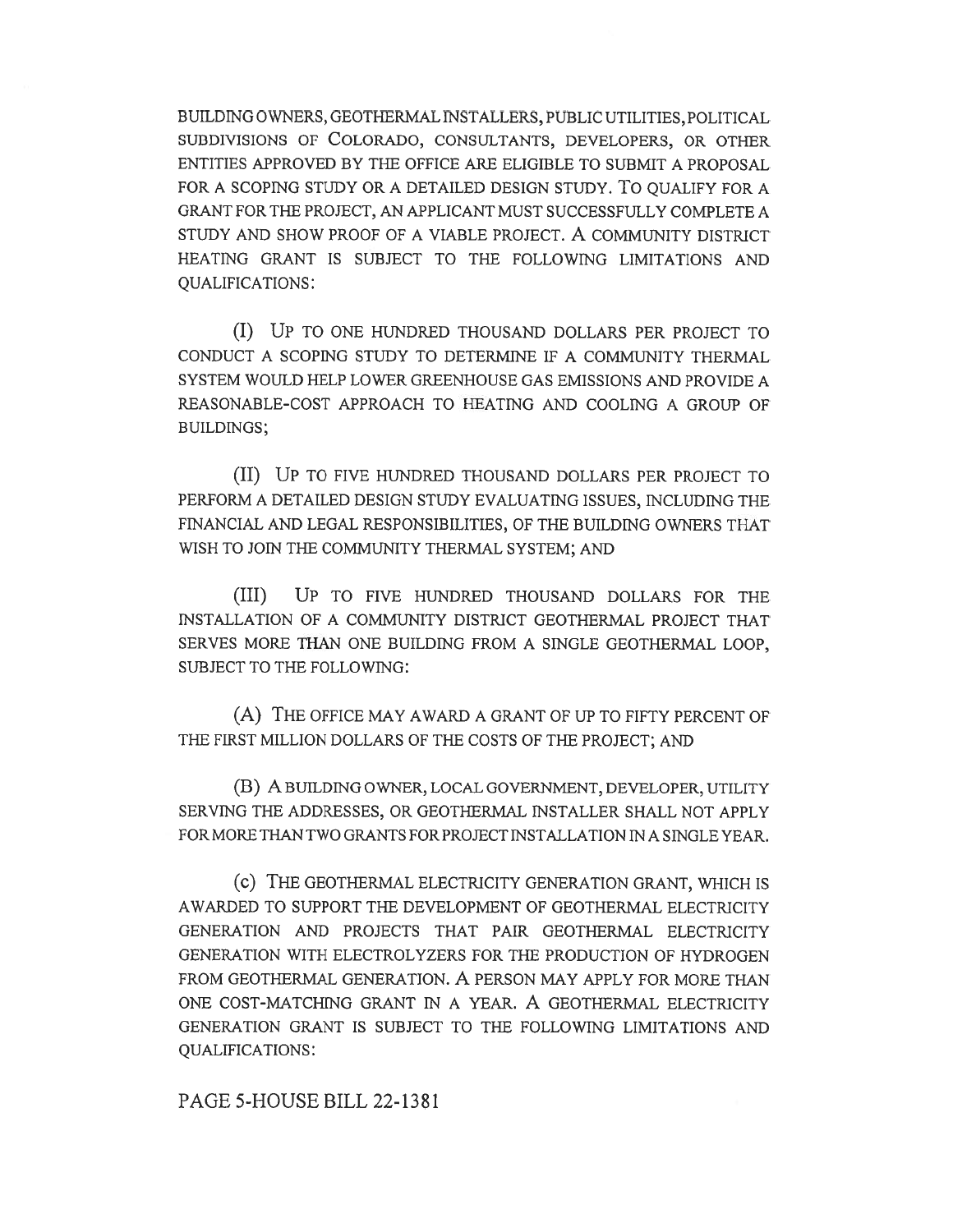(I) LOCAL GOVERNMENTS, CORPORATIONS, AND GAS OR ELECTRIC SERVICE PUBLIC UTILITIES ARE ELIGIBLE TO APPLY FOR AND RECEIVE THE GRANT;

(II) FOR APPLICATIONS FOR A GRANT TO HELP FUND A STUDY TO IDENTIFY AND EXPLORE RESOURCES THAT MAY BE SUITABLE FOR GEOTHERMAL ELECTRICITY GENERATION, COSTING UP TO ONE MILLION DOLLARS, THE OFFICE MAY AWARD A GRANT OF UP TO FIFTY PERCENT OF THE STUDY COST; EXCEPT THAT, IF THE PROJECT INCLUDES THE PRODUCTION OF HYDROGEN FROM ELECTRICITY GENERATED USING GEOTHERMAL ENERGY, THE OFFICE MAY AWARD A GRANT OF UP TO SIXTY PERCENT OF THE STUDY COST;

(III) FOR APPLICATIONS FOR A GRANT TO HELP FUND A STUDY TO IDENTIFY AND EXPLORE RESOURCES THAT MAY BE SUITABLE FOR GEOTHERMAL ELECTRICITY GENERATION OR HYDROGEN GENERATION FROM ELECTRICITY GENERATED USING GEOTHERMAL ENERGY, COSTING MORE THAN ONE MILLION DOLLARS, THE OFFICE MAY AWARD A GRANT OF UP TO FIVE HUNDRED THOUSAND DOLLARS PER PROJECT; AND

(IV) FOR PROJECTS THAT CONCERN AN IDENTIFIED POTENTIAL GEOTHERMAL RESOURCE BUT NEED CONFIRMATION THROUGH DRILLING AND TESTING OR THAT ARE SEEKING TO DEVELOP A PROJECT GENERATION SITE:

(A) THE OFFICE MAY AWARD A GRANT OF UP TO FIFTY PERCENT OF THE FIRST MILLION DOLLARS OF THE COSTS OF THE PROJECT;

(B) THE OFFICE MAY AWARD UP TO FIVE HUNDRED THOUSAND DOLLARS PER PROJECT IN ADDITION TO THE AMOUNT AWARDED IN SUBSECTION  $(4)(c)(IV)(A)$  OF THIS SECTION; AND

(C) A DEVELOPER MAY APPLY FOR NO MORE THAN TWO GRANTS PER YEAR.

(5) Application. To RECEIVE A GRANT, A PERSON MUST SUBMIT AN APPLICATION TO THE OFFICE IN ACCORDANCE WITH THE POLICIES AND PROCEDURES SPECIFIED BY THE OFFICE.

(6) Use of grants. A GRANTEE SHALL NOT USE THE MONEY RECEIVED THROUGH THE GRANT PROGRAM FOR ANY PURPOSE THAT IS NOT SPECIFIED

## PAGE 6-HOUSE BILL 22-1381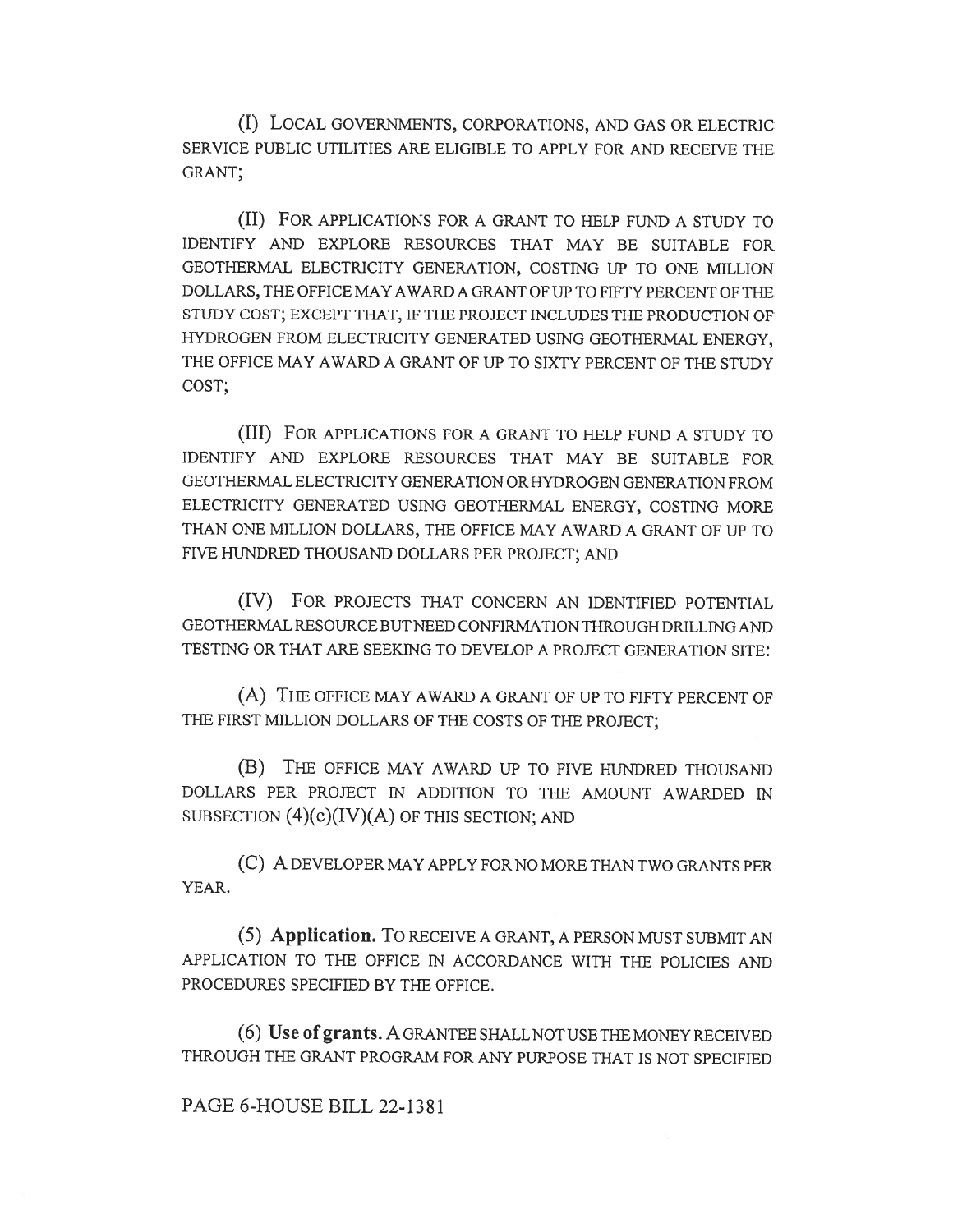IN SUBSECTION (4) OF THIS SECTION OR IN THE GRANT APPLICATION. IF A GRANTEE USES GRANT MONEY FOR ANY OTHER PURPOSE, THE GRANTEE IS SUBJECT TO A CIVIL ACTION TO RECOVER THE ENTIRE AMOUNT OF THE GRANT AWARD OR THE PORTION OF THE GRANT AWARD USED FOR THE OTHER PURPOSE.

(7) Fund. (a) (I) THE GEOTHERMAL ENERGY GRANT FUND IS HEREBY CREATED IN THE STATE TREASURY. THE FUND CONSISTS OF MONEY THAT THE GENERAL ASSEMBLY MAY APPROPRIATE OR TRANSFER TO THE FUND.

(II) THE STATE TREASURER SHALL CREDIT ALL INTEREST AND INCOME DERIVED FROM THE DEPOSIT AND INVESTMENT OF MONEY IN THE FUND TO THE FUND.

(III) MONEY IN THE FUND IS CONTINUOUSLY APPROPRIATED TO THE OFFICE TO IMPLEMENT THIS SECTION.

(b) GRANTS MADE UNDER THIS SECTION ARE PAID OUT OF THE FUND.

(c) (I) WITHIN FIVE BUSINESS DAYS AFTER THE EFFECTIVE DATE OF THIS SECTION, THE STATE TREASURER SHALL TRANSFER TWELVE MILLION DOLLARS FROM THE GENERAL FUND TO THE FUND.

(II) THIS SUBSECTION (7)(c) IS REPEALED, EFFECTIVE JULY 1, 2023.

(8) Administration. (a) THE OFFICE SHALL ADMINISTER THE GRANT PROGRAM, AWARD GRANTS AS PROVIDED IN THIS SECTION, AND DEVELOP POLICIES AND PROCEDURES AS NECESSARY TO IMPLEMENT THE GRANT PROGRAM.

(b) THE OFFICE SHALL AWARD GRANTS FROM THE FUND IN ACCORDANCE WITH THE FOLLOWING PARAMETERS:

(I) UP TO FORTY PERCENT OF THE TOTAL MONEY IN THE FUND MAY BE AWARDED THROUGH GRANTS TO SUPPORT THE DEVELOPMENT OF GEOTHERMAL ELECTRICITY GENERATION AND RESOURCE DEVELOPMENT, WHICH MAY INCLUDE HYDROGEN GENERATION PRODUCED FROM GEOTHERMAL ENERGY;

(II) UP TO EIGHTY PERCENT OF THE TOTAL MONEY IN THE FUND MAY

PAGE 7-HOUSE BILL 22-1381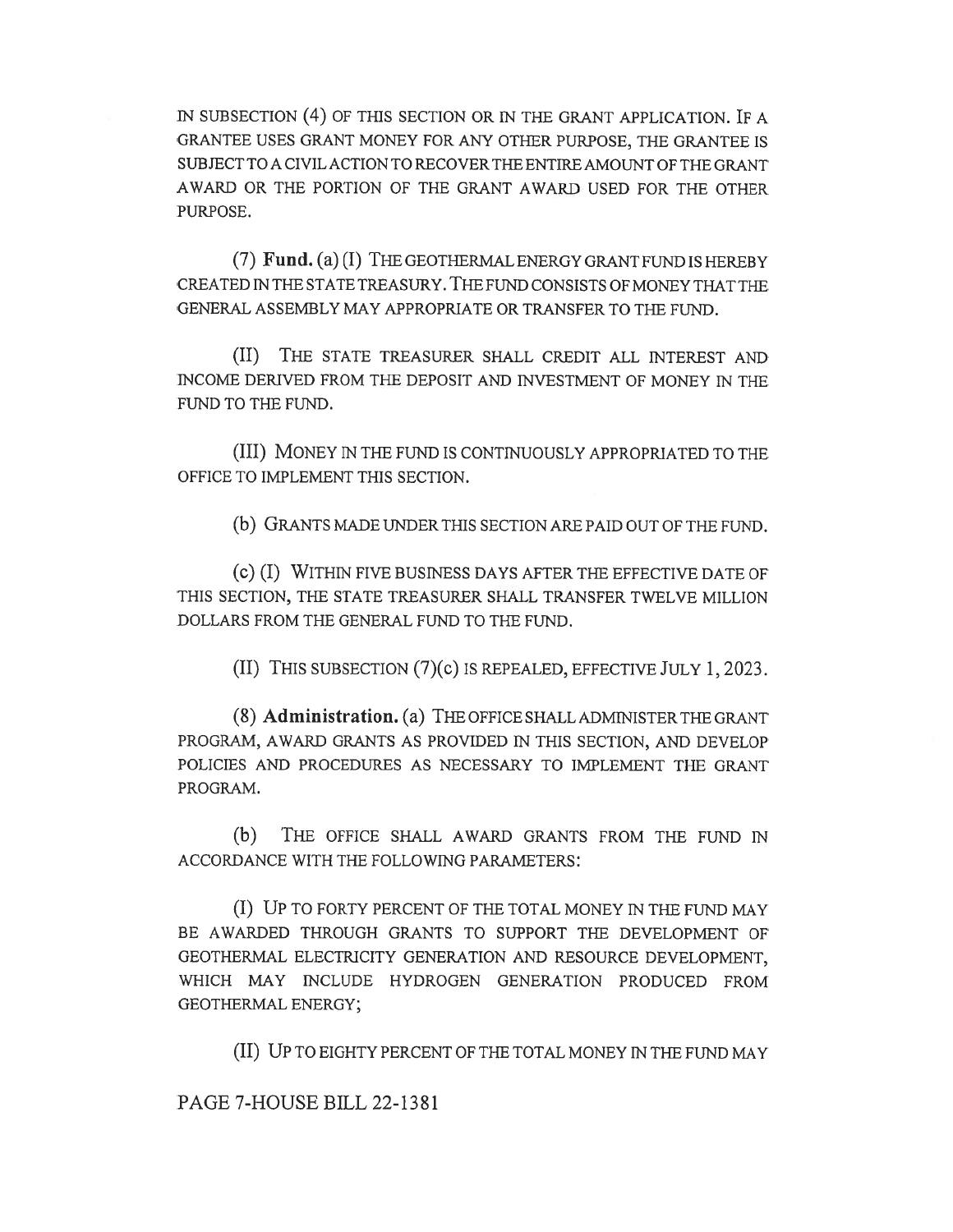BE AWARDED AS SINGLE-STRUCTURE GEOTHERMAL GRANTS, AND ONE-FOURTH OF THE GRANT MONEY AWARDED UNDER THIS SUBSECTION (8)(b)(II) MUST BE AWARDED TO ELIGIBLE ENTITIES FROM OR PROJECTS IN LOW-INCOME, DISPROPORTIONATELY IMPACTED, OR JUST TRANSITION COMMUNITIES, AS THOSE COMMUNITIES ARE DEFINED BY THE OFFICE; AND

(III) UP TO TWENTY-FIVE PERCENT OF THE TOTAL MONEY IN THE FUND MAY BE AWARDED AS COMMUNITY DISTRICT HEATING GRANTS, WHICH MAY INCLUDE:

(A) SINGLE-OWNER CAMPUSES;

(B) MEDICAL CAMPUSES;

(C) RESIDENTIAL CAMPUSES;

(D) MULTI-OWNER NODES; AND

(E) PUBLIC OR PRIVATE COLLEGE OR UNIVERSITY CAMPUSES.

(c) THE OFFICE SHALL DEVELOP AND APPLY CRITERIA FOR EVALUATING AND AWARDING GRANT APPLICATIONS THAT:

(I) PRIORITIZE PROJECTS IN LOW-INCOME, DISPROPORTIONATELY IMPACTED, OR JUST TRANSITION COMMUNITIES; AND

(II) MAXIMIZE THE NUMBER OF ADDITIONAL PROJECTS THAT WOULD OTHERWISE NOT OCCUR WITHOUT THE GRANT MONEY.

(9) Reporting. (a) EACH GRANTEE SHALL SUBMIT AN ANNUAL REPORT TO THE OFFICE FOR TWO YEARS FOLLOWING RECEIPT OF A GRANT AWARD. THE OFFICE SHALL DETERMINE THE CONTENTS OF THE REPORT.

(b) ON OR BEFORE FEBRUARY 1, 2024, AND ON OR BEFORE FEBRUARY 1 EACH YEAR THEREAFTER THROUGH FEBRUARY 1, 2026, THE OFFICE SHALL SUBMIT A REPORT TO THE TRANSPORTATION AND ENERGY COMMITTEE OF THE SENATE AND THE ENERGY AND ENVIRONMENT COMMITTEE OF THE HOUSE OF REPRESENTATIVES, OR ANY SUCCESSOR COMMITTEE, ON THE GEOTHERMAL ENERGY GRANT PROGRAM. AT A MINIMUM, THIS REPORT MUST INCLUDE:

PAGE 8-HOUSE BILL 22-1381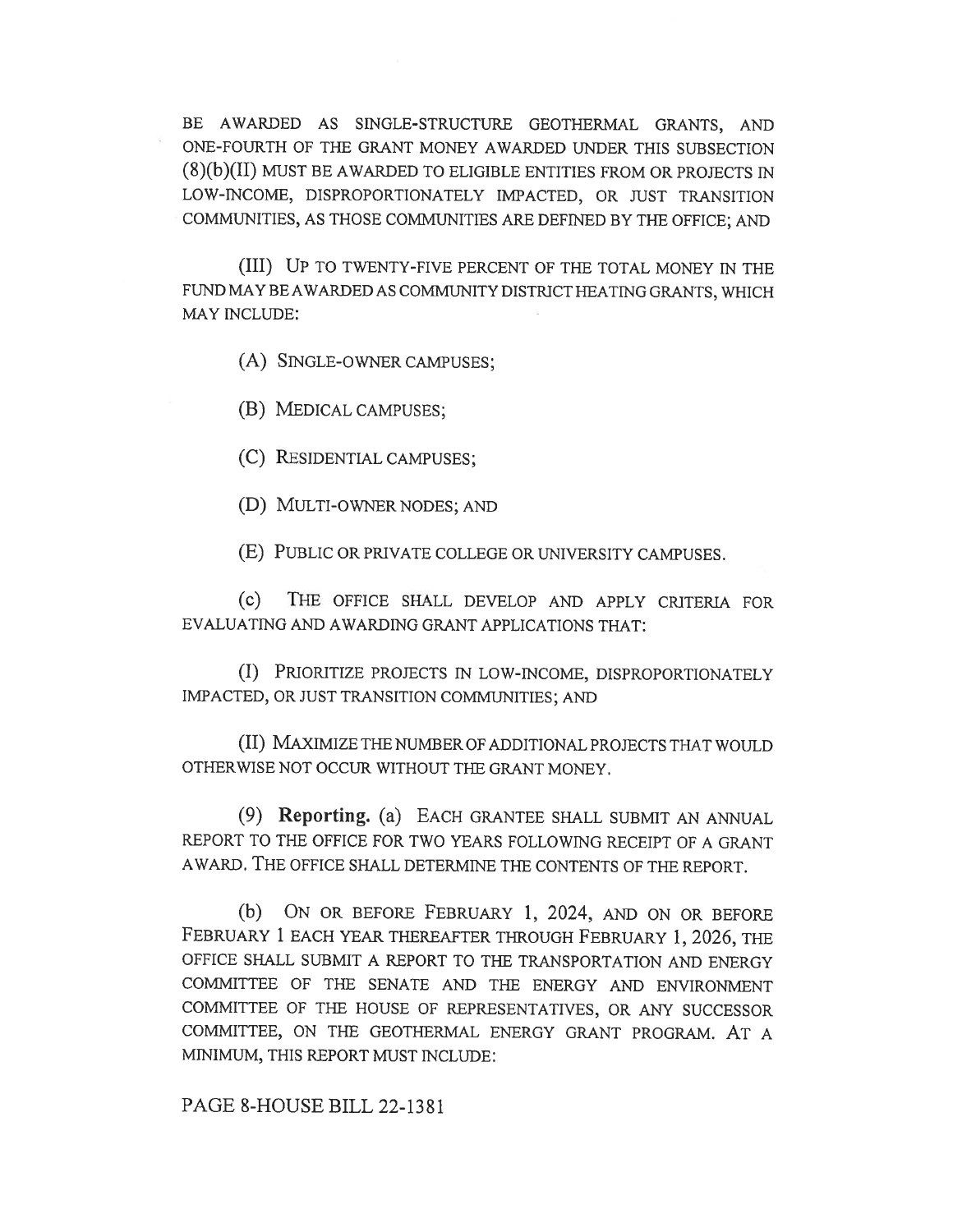(I) THE TOTAL AMOUNT OF GRANT MONEY AWARDED IN THE PRECEDING CALENDAR YEAR;

(II) THE TOTAL NUMBER OF GRANTS AWARDED IN THE PRECEDING CALENDAR YEAR, INCLUDING THE AMOUNT OF EACH GRANT;

(III) THE TOTAL AMOUNT OF GRANT MONEY AWARDED TO EACH GRANTEE IN THE PRECEDING CALENDAR YEAR;

(IV) THE TOTAL AMOUNT OF MATCHING FUNDS THAT GRANTEES PROVIDED TO RECEIVE A GRANT;

(V) THE PERCENTAGE OF THE TOTAL AMOUNT OF GRANT MONEY AWARDED IN THE PRECEDING CALENDAR YEAR THAT WAS AWARDED AS EACH TYPE OF GRANT DESCRIBED IN THIS SECTION;

(VI) THE PERCENTAGE OF THE TOTAL AMOUNT OF GRANT MONEY AWARDED IN THE PRECEDING CALENDAR YEAR THAT WAS AWARDED TO OR FOR PROJECTS IN LOW-INCOME, DISPROPORTIONATELY IMPACTED, OR JUST TRANSITION COMMUNITIES; AND

(VII) To THE EXTENT AVAILABLE, THE EFFECTS OF THE GRANTS ON GAS USE, ELECTRICITY USE, EMISSIONS, AND ENERGY COSTS.

(c) THIS SUBSECTION (9)(c) AND SUBSECTION (9)(b) OF THIS SECTION ARE REPEALED, EFFECTIVE JULY 1, 2026.

(10) To THE EXTENT THAT A GAS OR ELECTRIC SERVICE UTILITY CONTRIBUTES TO A PROJECT OR PARTNERS WITH AN ELIGIBLE ENTITY UNDERTAKING A PROJECT AWARDED UNDER THE GRANT PROGRAM, THE UTILITY MAY COUNT MASS-BASED EMISSIONS REDUCTIONS ASSOCIATED WITH THE PROJECT TOWARD COMPLIANCE WITH THE REQUIREMENTS IMPOSED BY:

(a) RULES PROMULGATED UNDER SECTION  $25-7-105$  (1)(e)(X.7);

(b) SECTION 40-3.2-108 (3)(b); OR

(C) ANY SIMILAR GREENHOUSE GAS EMISSION REDUCTION PROGRAM OR REQUIREMENT IMPOSED BY RULE OR STATUTE.

PAGE 9-HOUSE BILL 22-1381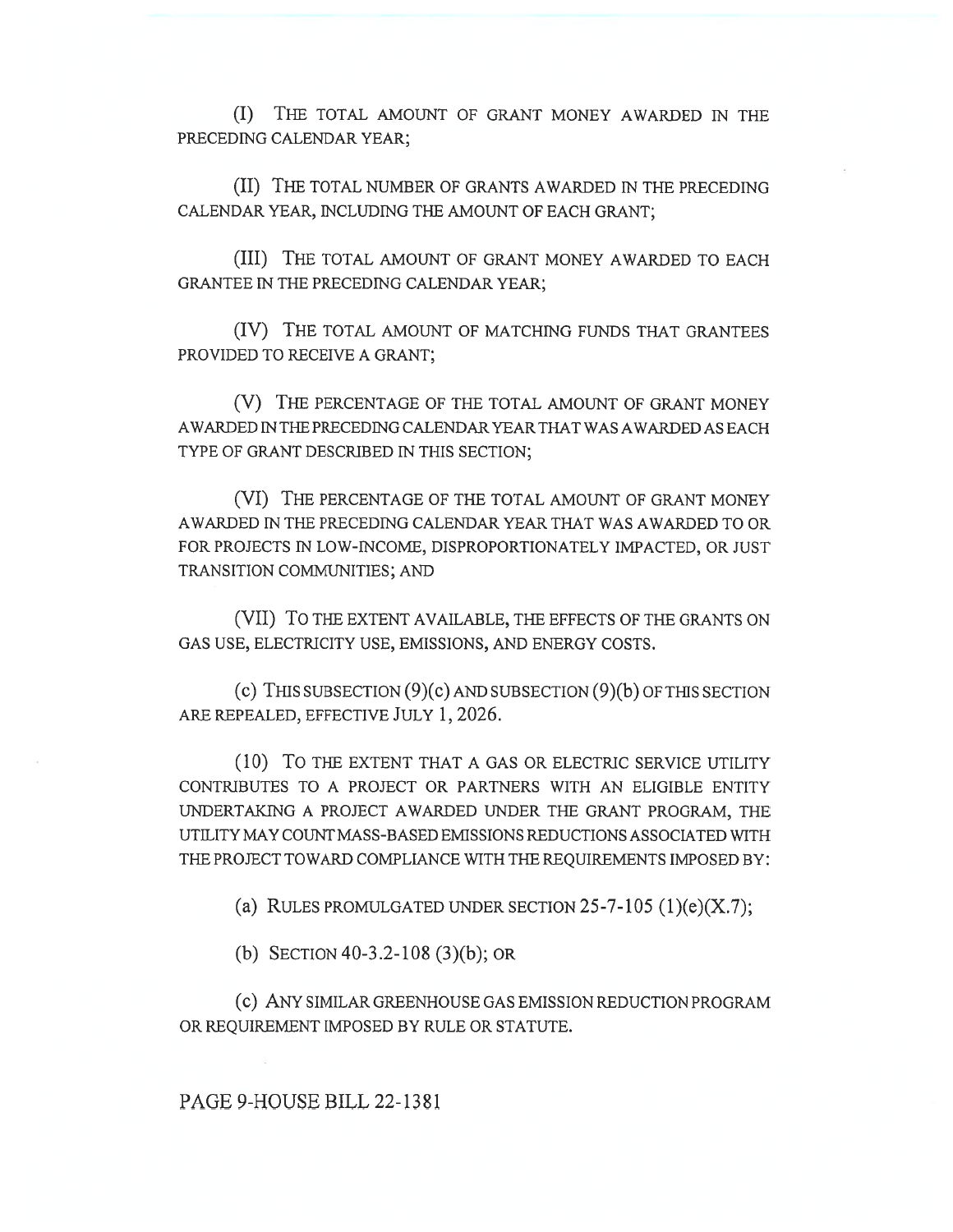SECTION 2. In Colorado Revised Statutes, 24-75-402, add (5)(ww) as follows:

24-75-402. Cash funds - limit on uncommitted reserves reduction in the amount of fees - exclusions - definitions. (5) Notwithstanding any provision of this section to the contrary, the following cash funds are excluded from the limitations specified in this section:

(WW) THE GEOTHERMAL ENERGY GRANT FUND CREATED IN SECTION 24-38.5-118 (7).

SECTION 3. Act subject to petition - effective date. This act takes effect at 12:01 a.m. on the day following the expiration of the ninety-day period after final adjournment of the general assembly; except that, if a referendum petition is filed pursuant to section 1 (3) of article V of the state constitution against this act or an item, section, or part of this act within such period, then the act, item, section, or part will not take effect unless approved by the people at the general election to be held in

## PAGE 10-HOUSE BILL 22-1381